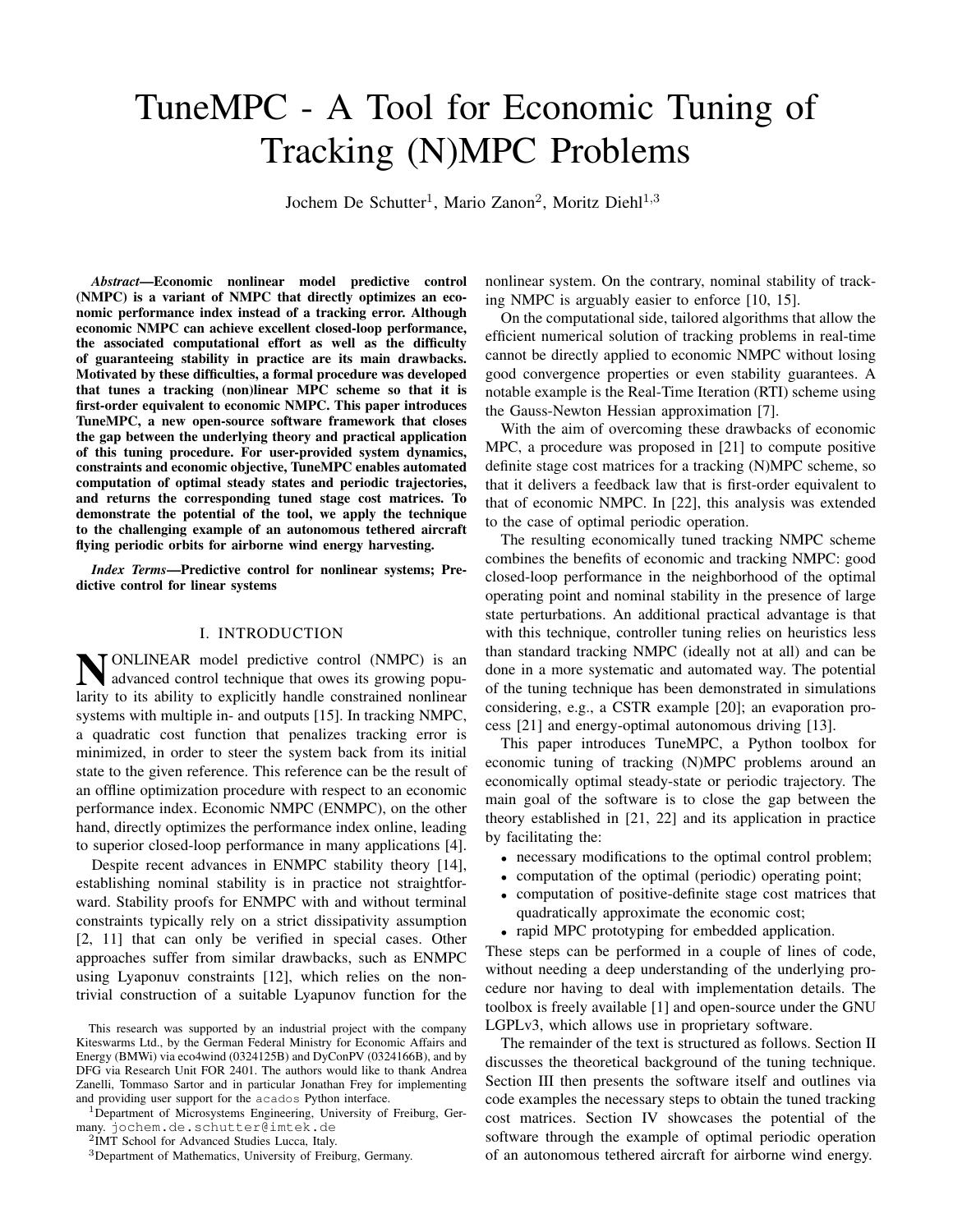## II. PRELIMINARIES

<span id="page-1-0"></span>We consider nonlinear discrete-time systems of the form

<span id="page-1-13"></span>
$$
x_{k+1} = f_k(x_k, u_k) \tag{1}
$$

that should be operated so that the cost  $\sum_{k=0}^{\infty} l_k(x_k, u_k)$  is minimized, while satisfying the constraints  $h_k(x, u) \geq 0$ . We assume that all functions are periodically time-varying with period  $p$  known a priori. We discern explicitly between linear and nonlinear constraints:

<span id="page-1-14"></span>
$$
h_k(x, u) := [h_{k, \text{lin}}(x, u)^\top, h_{k, \text{nl}}(x, u)^\top]^\top .
$$
 (2)

Let  $\mathbb{I}_{a}^{b}$  denote the integer set  $\{a, \ldots, b\}$ . Then, the optimal p–periodic orbit is the solution of the following offline periodic optimal control problem (POCP):

$$
\min_{x, u} \sum_{k=0}^{p-1} l_k(x_k, u_k)
$$
\n(3a)

s.t. 
$$
x_{k+1} = f_k(x_k, u_k), \qquad k \in \mathbb{I}_0^{p-2}
$$
, (3b)

$$
x_0 = f_{p-1}(x_{p-1}, u_{p-1}),
$$
\n(3c)

$$
h_k(x_k, u_k) \ge 0, \qquad k \in \mathbb{I}_0^{p-1} \qquad (3d)
$$

Let  $p$  be the period yielding the lowest cost, which we assume to be unique, and  $x_k^{\mathrm{p}}, u_k^{\mathrm{p}}$  denote the corresponding optimal solution. The steady-state case is obtained for  $p = 1$ .

We assume that the stage cost function  $l_k(x, u)$  is of *economic* type, i.e.  $\forall k \in \mathbb{I}_{0}^{p-1}$ ,  $\nexists$  a class-K function  $\alpha$  s.t.

$$
l_k(x, u) \ge \alpha(||x - x_k^{\mathrm{D}}||), \ \forall (x, u) \in \mathbb{Z}_k , \qquad (4)
$$

with  $\mathbb{Z}_k := \{(x, u) \mid h_k(x, u) \geq 0\}$ . In the converse case, the stage cost is defined to be of *tracking* type.

At each sampling instant  $i$ , economic NMPC solves the following finite-horizon OCP:

$$
w^* := \arg\min_{w} \sum_{k=0}^{N-1} l_{[k]}(x_k, u_k)
$$
 (5a)

s.t. 
$$
x_0 - \hat{x}_0 = 0,
$$
 (5b)

<span id="page-1-1"></span>
$$
x_{k+1} = f_{[k]}(x_k, u_k), \ k \in \mathbb{I}_0^{N-1}, \quad \text{(5c)}
$$

$$
h_{[k]}(x_k, u_k) \ge 0, \qquad k \in \mathbb{I}_0^{N-1}, \quad (5d)
$$

$$
x_N - x_{[N]}^{\mathbf{p}} = 0,\t\t(5\mathbf{e})
$$

with  $w := [x_0^{\top}, u_0^{\top}, x_1^{\top}, u_1^{\top}, \dots, u_{N-1}^{\top}, x_N^{\top}]^{\top}$ . The notation  $[k] := (i + k) \mod p$  allows reference to periodic functions and quantities using the NMPC time index  $k$ . The parameter  $\hat{x}_0$  denotes the current state estimate and economic NMPC applies the feedback law  $\pi_i^e(\hat{x}_0) := u_0^*$  until the next state measurement becomes available. For simplicity, we employ a terminal point constraint. However, any other stabilizing terminal condition can be used.

#### *A. First-Order Equivalent MPC Formulations*

As mentioned in the introduction, the two main difficulties related to economic NMPC are the difficulty in providing stability guarantees and the increased computational effort. In order to mitigate these drawbacks, a "tuning" procedure was proposed in [\[21,](#page-5-8) [22\]](#page-5-9) that computes positive definite stage cost matrices for a (non)linear tracking MPC scheme so that it is first-order equivalent to the economic NMPC scheme [\(5\)](#page-1-1), i.e., the tracking feedback policy  $\pi_i^{\rm t}(\cdot)$  satisfies

<span id="page-1-16"></span>
$$
\|\pi_i^{\rm t}(\hat{x}_0) - \pi_i^{\rm e}(\hat{x}_0)\| = \mathcal{O}(\|\hat{x}_0 - x_{[i]}^{\rm p}\|^2) \ . \tag{6}
$$

In the special case of linear dynamics and indefinite quadratic cost, the equivalence is exact, i.e.,  $\pi_i^{\text{t},\text{lq}}(\hat{x}_0) = \pi_i^{\text{e},\text{lq}}(\hat{x}_0)$ .

We further distinguish between two types of equivalence. For *type A*, the set of  $\hat{x}_0$  for which the equivalence holds is independent of the active set of the MPC problem. For *type B*, the equivalence is only guaranteed to hold for initial states for which the optimal active set of the MPC problem includes all constraints which are active for the optimal orbit. For more details and a formal discussion we refer to [\[21,](#page-5-8) [22\]](#page-5-9).

### <span id="page-1-2"></span>*B. Technical Problem Modifications*

<span id="page-1-4"></span><span id="page-1-3"></span>In order to guarantee positive-definiteness of the stage cost matrices of the first-order equivalent tracking NMPC problem, the contribution of the nonlinear equality and inequality constraints to the Lagrangian Hessian blocks must be zero at the optimal orbit [\[21,](#page-5-8) section 7]. To achieve this, the following two modifications are made to Problem [\(3\)](#page-1-2).

First, the nonlinear inequality constraints are reformulated using slack variables s, so that all inequalities  $\hat{h}_k$  become linear and the nonlinear equalities  $g_k$  are added:

$$
\hat{h}_k(x_k, u_k, s_k) := [h_{k,lin}(x_k, u_k)^\top, s_k^\top]^\top \ge 0 , \quad (7)
$$

$$
g_k(x_k, u_k, s_k) \coloneqq h_{k, \text{nl}}(x_k, u_k) - s_k = 0 \tag{8}
$$

The reformulation of POCP [\(3\)](#page-1-2) then reads as

$$
\min_{x, u, s} \sum_{k=0}^{p-1} l_k(x_k, u_k) + ||g_k(x_k, u_k, s_k)||^2 \qquad (9a)
$$

s.t. 
$$
(3b), (3c),
$$
 (9b)

<span id="page-1-5"></span>
$$
g_k(x_k, u_k, s_k) = 0, \quad k \in \mathbb{I}_0^{p-1},
$$
 (9c)

<span id="page-1-15"></span><span id="page-1-8"></span><span id="page-1-7"></span><span id="page-1-6"></span>
$$
\hat{h}_k(x_k, u_k, s_k) \ge 0, \quad k \in \mathbb{I}_0^{p-1}
$$
 (9d)

<span id="page-1-11"></span><span id="page-1-10"></span>By construction, the optimal state and control sequences  $x_k^p$ and  $u_k^p$  of Problem [\(3\)](#page-1-2) are also optimal for Problem [\(9\)](#page-1-5) with  $s_k^{\mathrm{p}} = \hat{h}_{k,\mathrm{nl}}(x_k^{\mathrm{p}},u_k^{\mathrm{p}}).$ 

<span id="page-1-12"></span>In order to define the second modification, we first define the optimal multipliers  $\lambda_k^{\text{p}}$ ,  $\mu_k^{\text{p}}$  and  $\nu_k^{\text{p}}$  related to [\(9b\)](#page-1-6), [\(9c\)](#page-1-7), and [\(9d\)](#page-1-8) respectively. We then define a periodic series of *rotated* time-varying economic cost functions for  $k \in \mathbb{I}_0^{p-1}$ :

$$
L_k(x_k, u_k, s_k) := l_k(x_k, u_k) + \mu_k^{p \top} g_k(x_k, u_k, s_k)
$$
  
+  $\lambda_k^{p \top} x_k - \lambda_{k+1}^{p \top} f_k(x_k, u_k) + ||g_k(x_k, u_k, s_k)||^2$ , (10)

which we use to define the following rotated POCP:

<span id="page-1-9"></span>
$$
\min_{x, u, s} \sum_{k=0}^{p-1} L_k(x_k, u_k, s_k), \text{ s.t. (9b), (9c), (9d).} \quad (11)
$$

The primal solution  $\bar{x}_k^{\mathrm{p}}, \bar{x}_k^{\mathrm{p}}, \bar{s}_k^{\mathrm{p}}$  of Problem [\(11\)](#page-1-9) is identical to that of Problem [\(9\)](#page-1-5), but the optimal multipliers are  $\bar{\lambda}_k^{\text{p}} = 0$ ,  $\bar{\mu}_k^{\rm p}=0$  and  $\bar{\nu}_k^{\rm p}=\nu_k^{\rm p}$ , as proven in [\[21,](#page-5-8) [22\]](#page-5-9).

Problem [\(11\)](#page-1-9) has the desired property that at the optimal operating point neither the nonlinear equality constraints (zero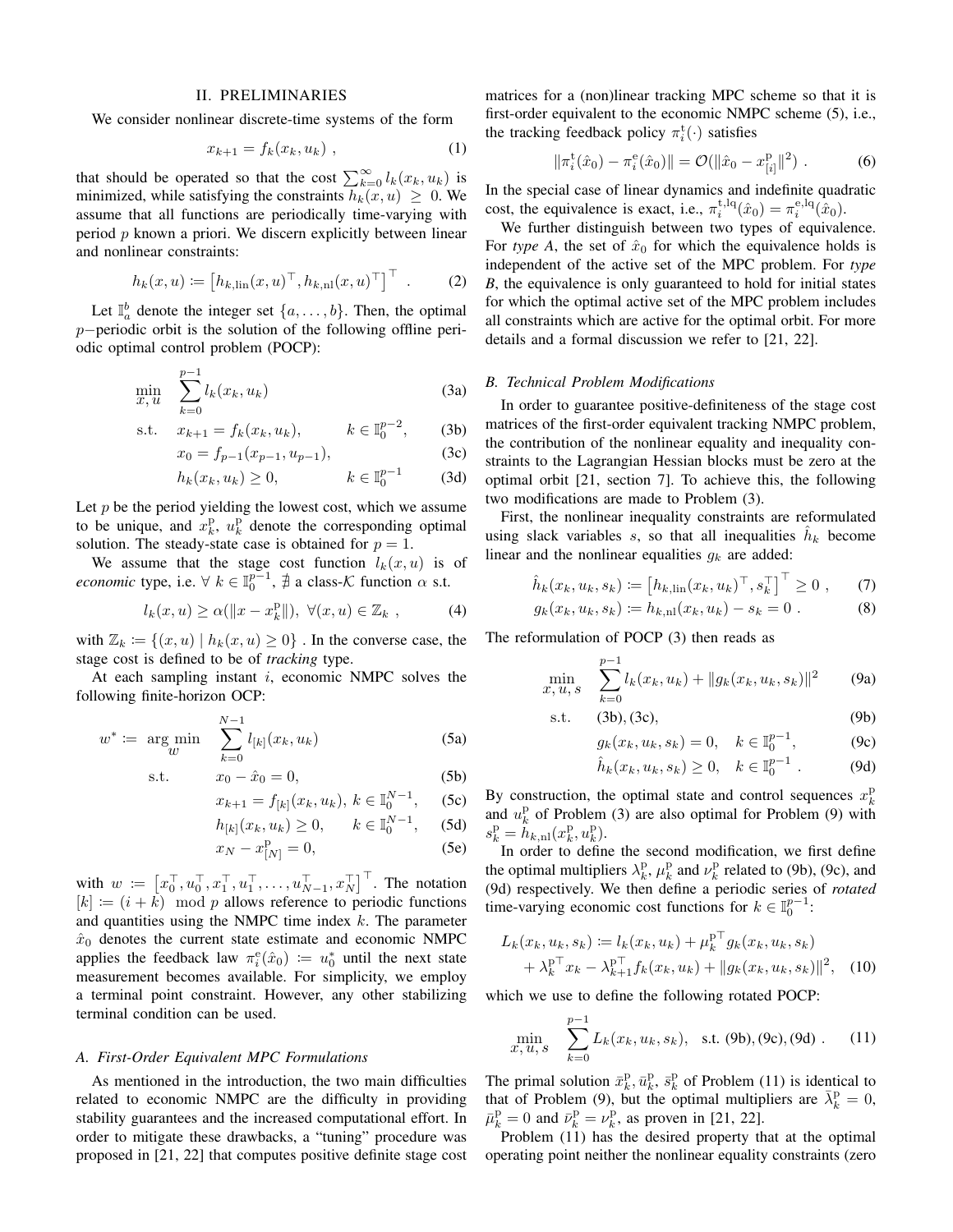multipliers) nor the (linear) inequality constraints contribute to the Lagrangian Hessian blocks, i.e.,

<span id="page-2-1"></span>
$$
\nabla_{w_k}^2 \mathcal{L}_k(\bar{w}_k^{\mathrm{p}}, \bar{\lambda}_k^{\mathrm{p}}, \bar{\mu}_k^{\mathrm{p}}, \bar{\nu}_k^{\mathrm{p}}) = \nabla_{w_k}^2 L_k(\bar{x}_k^{\mathrm{p}}, \bar{u}_k^{\mathrm{p}}, \bar{s}_k^{\mathrm{p}}) ,\qquad(12)
$$

with  $w_k \coloneqq \left[x_k^\top, u_k^\top, s_k^\top\right]^\top$ . Note that it is not possible to rotate the cost using the (active) nonlinear inequality constraints without changing the primal solution of Problem [\(9\)](#page-1-5) [\[21,](#page-5-8) Lemma 6], hence the need for the slack reformulation.

The reformulated rotated economic NMPC scheme that stabilizes the system around the optimal solution of [\(11\)](#page-1-9) is:

<span id="page-2-0"></span>
$$
\min_{x, u, s} \sum_{k=0}^{N-1} L_{[k]}(x_k, u_k, s_k)
$$
\n(13a)

s.t. 
$$
(5b), (5c), (5e),
$$
 (13b)

$$
g_{[k]}(x_k, u_k, s_k) = 0, \quad k \in \mathbb{I}_0^{N-1}, \tag{13c}
$$

$$
\hat{h}_{[k]}(x_k, u_k, s_k) \ge 0, \quad k \in \mathbb{I}_0^{N-1}.
$$
 (13d)

Since this rotated scheme has the same primal solution as [\(5\)](#page-1-1), the feedback policies coincide. Note that we do not solve Problem [\(13\)](#page-2-0) online, but we use it to construct a tracking NMPC scheme that is first-order equivalent to Problem [\(5\)](#page-1-1).

# *C. Indefinite Linear-Quadratic Approximation* We define

$$
\begin{aligned} & H_k := \nabla^2_{w_k} \mathcal{L}_k(\bar{w}_k^{\mathrm{p}}, \bar{\lambda}_k^{\mathrm{p}}, \bar{\mu}_k^{\mathrm{p}}, \bar{\nu}_k^{\mathrm{p}}), && q_k := \nabla_{w_k} L_k(\bar{x}_k^{\mathrm{p}}, \bar{u}_k^{\mathrm{p}}, \bar{s}_k^{\mathrm{p}}), \\ & A_k := \nabla_{x_k} f_k(\bar{x}_k^{\mathrm{p}}, \bar{u}_k^{\mathrm{p}})^\top, && B_k := \nabla_{u_k} f_k(\bar{x}_k^{\mathrm{p}}, \bar{u}_k^{\mathrm{p}})^\top, \\ & G_k := \nabla_{w_k} g_k(\bar{x}_k^{\mathrm{p}}, \bar{u}_k^{\mathrm{p}}, \bar{s}_k^{\mathrm{p}})^\top, && r_k := g_k(\bar{x}_k^{\mathrm{p}}, \bar{u}_k^{\mathrm{p}}, \bar{s}_k^{\mathrm{p}}), \\ & C_k := \nabla_{w_k} \hat{h}_k(\bar{x}_k^{\mathrm{p}}, \bar{u}_k^{\mathrm{p}}, \bar{s}_k^{\mathrm{p}})^\top, && e_k := \hat{h}_k(\bar{x}_k^{\mathrm{p}}, \bar{u}_k^{\mathrm{p}}, \bar{s}_k^{\mathrm{p}}), \end{aligned}
$$

with all expressions evaluated at the primal-dual solution of Problem [\(11\)](#page-1-9), and with every block of the Lagrangian Hessian given by [\(12\)](#page-2-1). Remark that  $H_k \succ 0$  does not hold in general, so that the following linear-quadratic (LQ) problem is possibly indefinite:

<span id="page-2-2"></span>
$$
\min_{x, u, s} \sum_{k=0}^{N-1} \frac{1}{2} \Delta w_k^{\top} H_{[k]} \Delta w_k + q_{[k]}^{\top} \Delta w_k \tag{14a}
$$

s.t. 
$$
x_0 - \hat{x}_0 = 0,
$$
 (14b)

$$
\Delta x_{k+1} = A_{[k]} \Delta x_k + B_{[k]} \Delta u_k, \ k \in \mathbb{I}_0^{N-1}, \quad (14c)
$$

$$
G_{[k]} \Delta w_k = 0, \qquad k \in \mathbb{I}_0^{N-1}, \quad (14d)
$$

$$
C_{[k]}\Delta w_k + e_{[k]} \ge 0 \qquad k \in \mathbb{I}_0^{N-1}, \quad (14e)
$$

$$
\Delta x_N = 0 \tag{14f}
$$

where we define  $\Delta w_k \coloneqq w_k - \bar{w}_{[k]}^{\text{p}}$  $\binom{p}{k}$ . The feedback law delivered by the LQ scheme [\(14\)](#page-2-2) is type A first-order equivalent to the feedback law delivered by the economic NMPC scheme [\(13\)](#page-2-0) [\[21,](#page-5-8) Theorem 4].

#### <span id="page-2-10"></span>*D. Hessian Convexification*

We now present the Hessian convexification procedure that can be used to construct the tracking LQ problem

$$
\min_{x, u, s} \sum_{k=0}^{N-1} \frac{1}{2} \Delta w_k^\top \tilde{H}_{[k]} \Delta w_k + q_{[k]}^\top \Delta w_k \tag{15a}
$$

s.t. 
$$
(14b) - (14f),
$$
 (15b)

that is (type A or B) equivalent to the indefinite LQ problem [\(14\)](#page-2-2). For  $k \in \mathbb{I}_{0}^{p-1}$  we define the matrix sequences

$$
\tilde{H}_k := H_k + \delta H_k \t\t(16)
$$

$$
\delta H_k := \frac{1}{\alpha} \left( \mathcal{H}_k \left( [\delta P]^p \right) + \eta_{\rm F} C_{k, \mathbb{A}_k}^\top F_k C_{k, \mathbb{A}_k} + \eta_{\rm T} T_k \right), \quad (17)
$$

$$
\mathcal{H}_k([\delta P]^p) := \begin{bmatrix} A_k^\top \delta P_{k+1} A_k - \delta P_k & A_k^\top \delta P_{k+1} B_k \\ B_k^\top \delta P_{k+1} A_k & B_k^\top \delta P_{k+1} B_k \end{bmatrix}, \tag{18}
$$

with  $[\delta P]^p$  a periodic series of symmetric matrices. Matrices  $C_{k, A_k}$  denote the Jacobian of the active inequality constraints, where  $\mathbb{A}_k$  the set of strictly active inequality constraints at time  $k$  of the optimal solution of  $(11)$ :

$$
\mathbb{A}_k := \{ i \mid \hat{h}_i(\bar{x}_k^{\mathrm{p}}, \bar{u}_k^{\mathrm{p}}, \bar{s}_k^{\mathrm{p}}) = 0, \ \bar{\nu}_{k,i}^{\mathrm{p}} > 0 \} \ . \tag{19}
$$

<span id="page-2-9"></span><span id="page-2-8"></span><span id="page-2-7"></span>These definitions allow us to formulate the following convex semidefinite program (SDP):

$$
\min_{\delta P, F, T, \alpha, \beta} \quad \beta + \rho \sum_{k=0}^{p-1} (||F_k|| + ||T_k||)
$$
 (20a)

$$
\text{s.t.} \qquad \beta I \succeq \alpha \tilde{H}_k \succeq I, \quad k \in \mathbb{I}_0^{p-1}, \qquad (20b)
$$

<span id="page-2-5"></span>
$$
\alpha > 0. \tag{20c}
$$

The proposed convexification procedure computes the variables  $\alpha$ ,  $[\delta P]^p$ ,  $[F]^p$  and  $[T]^p$  by solving SDP [\(20\)](#page-2-5) in several steps, each corresponding to a different pair of values of parameters  $\eta_F, \eta_T \in \{0, 1\}.$ 

**Step 1:** Solve SDP [\(20\)](#page-2-5) with  $\eta_F = \eta_T = 0$ . Here, the maximum condition number  $\beta$  of the convexified Hessians is minimized while constraining them to be positive definite. If a solution exists, Problem [\(15\)](#page-2-6) delivers a feedback law that is type A equivalent to the feedback law delivered by Problem [\(14\)](#page-2-2). Note that Problem [\(15\)](#page-2-6) is of tracking type since by construction  $\tilde{H}_k > 0$ , and at the optimal orbit, the gradient directions  $q_k$  are blocked by active inequality constraints. If the problem is infeasible, proceed to step 2.

<span id="page-2-3"></span>**Step 2:** Solve SDP [\(20\)](#page-2-5) with  $\eta_F = 1$  and  $\eta_T = 0$ . Here, we allow additional curvature to be added specifically in the direction of the strictly active inequality constraints. If a solution exists, the feedback law implemented by Problem [\(15\)](#page-2-6) is type B equivalent to the feedback law of the indefinite LQ problem. The user-defined tuning parameter  $\rho \geq 0$  weighs off Hessian matrix conditioning and the amount of "Hessian distortion" in the direction of the active constraints.

<span id="page-2-4"></span>If the problem remains infeasible, it was proven in [\[21,](#page-5-8) Corollary 8] that strict dissipativity does not hold for the indefinite LQ problem [\(14\)](#page-2-2), which therefore does not deliver a stabilizing feedback law. Also in this case, the system is not optimally operated at solution  $\bar{x}_k^{\mathrm{p}}$ ,  $\bar{u}_k^{\mathrm{p}}$ . This means that other operating modes, e.g., a periodic orbit for a different value of  $p$ , can outperform the current operating point. In case the current operating point is preferred, it is still possible to enforce the tracking LQ MPC scheme to be stabilizing while approximating the economic cost as closely as possible:

<span id="page-2-6"></span>Step 3: Solve SDP [\(20\)](#page-2-5) with  $\eta_F = 1$  and  $\eta_T = 1$ . Here the solver additionally finds the matrices  $[T]^p$  that render the Hessian matrices positive definite, while regularizing the reduced Hessians as little as possible. In this case, the convexified Hessians  $\tilde{H}_k$  can be used as a tuning heuristic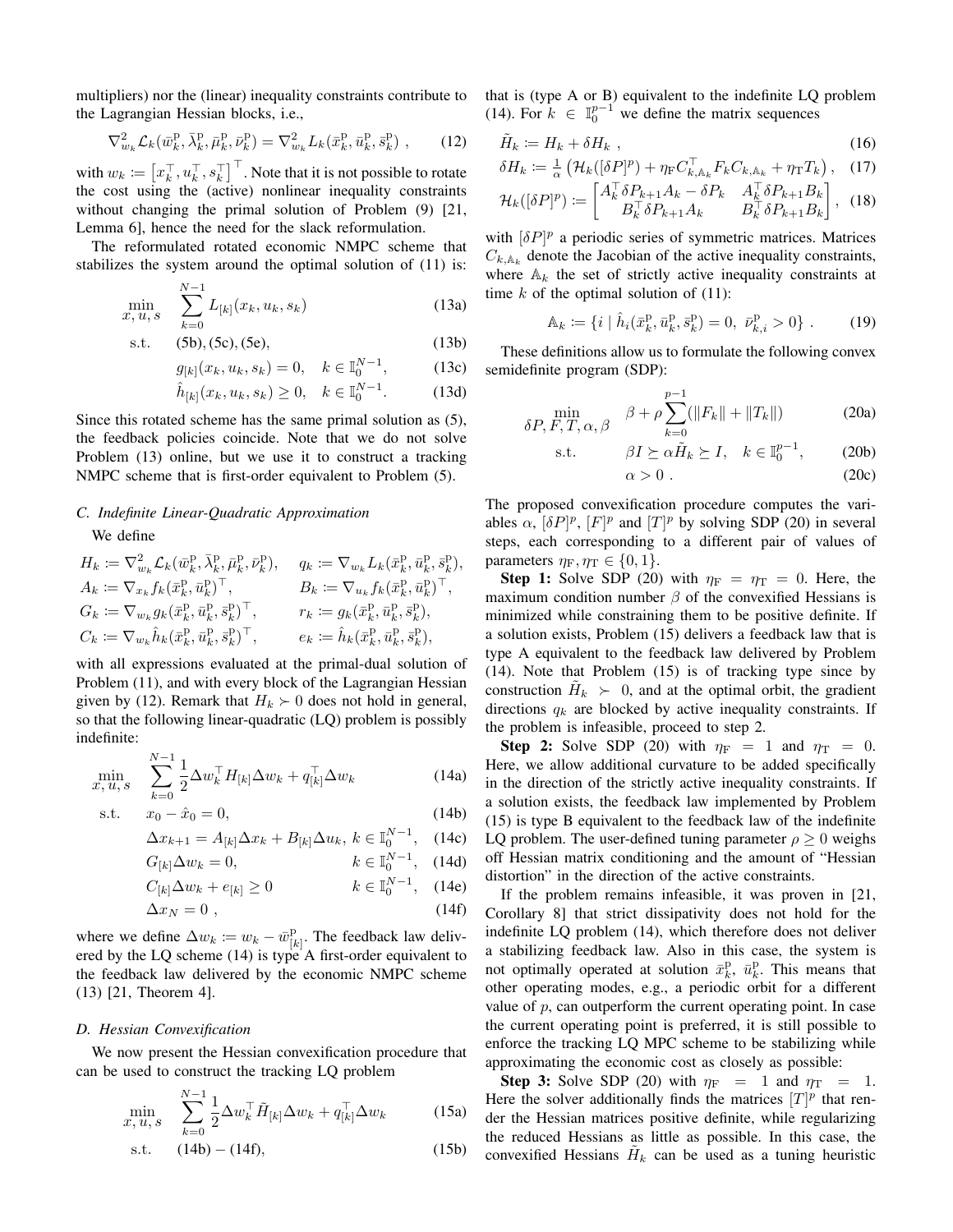to approximate the indefinite quadratic cost, without any equivalence guarantees.

#### *E. First-Order Equivalent Tracking NMPC*

The tracking NMPC equivalence is obtained as a direct generalization from the tracking LQ MPC case. Let us define the tracking NMPC problem as:

$$
\min_{x, u, s} \sum_{k=0}^{N-1} \frac{1}{2} \Delta w_k^\top \tilde{H}_{[k]} \Delta w_k + q_{[k]}^\top \Delta w_k \tag{21a}
$$

$$
s.t. \t(13b), (13c), (13d) . \t(21b)
$$

If system [\(1\)](#page-1-13) is optimally operated at the optimal orbit  $\bar{x}_k^{\mathrm{p}}, \bar{u}_k^{\mathrm{p}}$ , then NMPC scheme [\(21\)](#page-3-2) is type A or type B first-order equivalent to the economic NMPC scheme [\(5\)](#page-1-1), depending on the value of  $\eta_F$  [\[22,](#page-5-9) Theorem 3]. Note that Problem [\(21\)](#page-3-2) is guaranteed to be asymptotically stable [\[10,](#page-5-6) [15\]](#page-5-0), while for the economic scheme [\(5\)](#page-1-1) only local stability is guaranteed [\[21\]](#page-5-8).

### III. TUNEMPC SOFTWARE

<span id="page-3-0"></span>The goal of TuneMPC is to facilitate automated application of the tuning procedure outlined in the previous section. It provides a user-friendly interface, with access to all software tuning parameters and intermediate results. The tool is written in Python 3 and builds on the following open-source software packages: the symbolic framework for nonlinear optimization CasADi [\[3\]](#page-5-13), the nonlinear program (NLP) solver IPOPT [\[18\]](#page-5-14), the QP solver qpOASES [\[8\]](#page-5-15), the Python interface to conic optimization solvers PICOS [\[16\]](#page-5-16) and the framework for fast embedded optimal control acados [\[17\]](#page-5-17).

## *A. Input Parameters*

There are three mandatory inputs to the tool, namely the dynamics  $f_k(x, u)$  and cost functions  $l_k(x, u)$ , in the form of a list of CasADi Function objects f and l and the desired period  $p$  as parameter  $p$ . Note that it is straightforward to discretize continuous-time systems given in ODE/DAE form, using the built-in CasADi numerical integrator class.

Additionally, it is possible to specify constraint functions  $h_k(x, u)$  in the original form [\(2\)](#page-1-14) as h. Finally, since in general Problem [\(9\)](#page-1-5) is a non-convex problem, the user can provide an initial guess of the primal and dual variables, given as w0 and lam0.

## *B. Computation of Optimal Steady-state*

After specifying all required and optional input parameters, one can formulate and solve the slacked Problem [\(9\)](#page-1-5) with the following lines of code:

```
1 import tunempc
2 tuner = tunempc. Tuner(f, 1, h, p)
3 tuner.solve_ocp(w0, lam0)
```
We automatically detect the nonlinear elements in the constraints  $h_k(x, u)$ , create the functions  $\hat{h}_k(x, u)$  and  $g_k(x, u)$ and formulate POCP [\(9\)](#page-1-5) using CasADi symbolics.

In order to retrieve the exact active sets  $[\mathbb{A}_k]^p$  for the Hessian convexification procedure, we solve the problem with an active-set based NLP solver. The default solver uses sequential quadratic programming (SQP) with QP solver qpOASES. However, the user can specify any active-set based NLP solver available through CasADi. Since the built-in active-set SQP algorithms in CasADi have limited reliability, by default we first solve the POCP with the interior-point NLP solver IPOPT and use its optimal solution as initial guess for the SQP solver.

<span id="page-3-3"></span><span id="page-3-2"></span>In case  $p > 1$ , the solution of Problem [\(9\)](#page-1-5) is not unique, due to the inherent phase invariance of periodic problems. Hence, the reduced Hessian contains a zero eigenvalue, which renders the corresponding LQ problem not strictly dissipative. This problem is tackled by re-solving the POCP while adding to the cost [\(9a\)](#page-1-15) the term  $\gamma ||x_0 - \bar{x}_0^{\bar{p}}||^2$ ,  $\gamma > 0$ .

### *C. Hessian Convexification Procedure*

Based on the solution of POCP [\(9\)](#page-1-5), it is possible to retrieve the necessary sensitivity information of its rotated equivalent [\(11\)](#page-1-9). SDP [\(20\)](#page-2-5) is then formulated and solved following the procedure explained in Section [II-D.](#page-2-10) The convexified Hessians  $H_k$  are constructed as:

```
4 Hc = tuner.convexify(rho = 1.0, force = False)
```
Parameter rho denotes the tuning parameter  $\rho$  appearing in the cost function of the SDP. The force flag allows one to force convexification using step 3 in the procedure in case the system is not optimally operated at the optimal orbit.

#### *D. Rapid MPC Prototyping*

In order to facilitate rapid evaluation of the equivalence relation or closed-loop performance in practice, TuneMPC also constructs and solves the MPC problems [\(5\)](#page-1-1) and [\(21\)](#page-3-2):

```
5 EMPC = tuner.create_mpc('economic', N)
6 TUNEMPC = tuner.create_mpc('tuned', N)
7 u0 = TUNEMPC.step(x0)
```
The software takes care of all problem modifications, correctly initializes the primal and dual solution and deals with periodic reference and initial guess shifting.

The user can also code-generate highly efficient embeddable solvers for the aforementioned MPC schemes, using the software framework acados:

8 TUNEMPC.generate() 9 u0 = TUNEMPC.step\_acados(x0)

The generated code can be directly compiled on the embedded platform, or it can be accessed through the TuneMPC interface for verification purposes, as showcased here.

## IV. NUMERICAL EXAMPLE

<span id="page-3-1"></span>In order to illustrate the potential of the tuning software, we simulate an airborne wind energy (AWE) system and provide the code in the tool repository. Airborne wind energy is a novel wind energy technology that reaches higher altitudes and the corresponding stronger and steadier winds, that cannot be reached by conventional wind turbines [\[6\]](#page-5-18). It does so by relying on one or more tethered aircraft that fly fast crosswind periodic orbits. In the drag-mode type AWE system considered here, on-board turbines convert aerodynamic power to electricity, which is transferred to a ground station through the tether.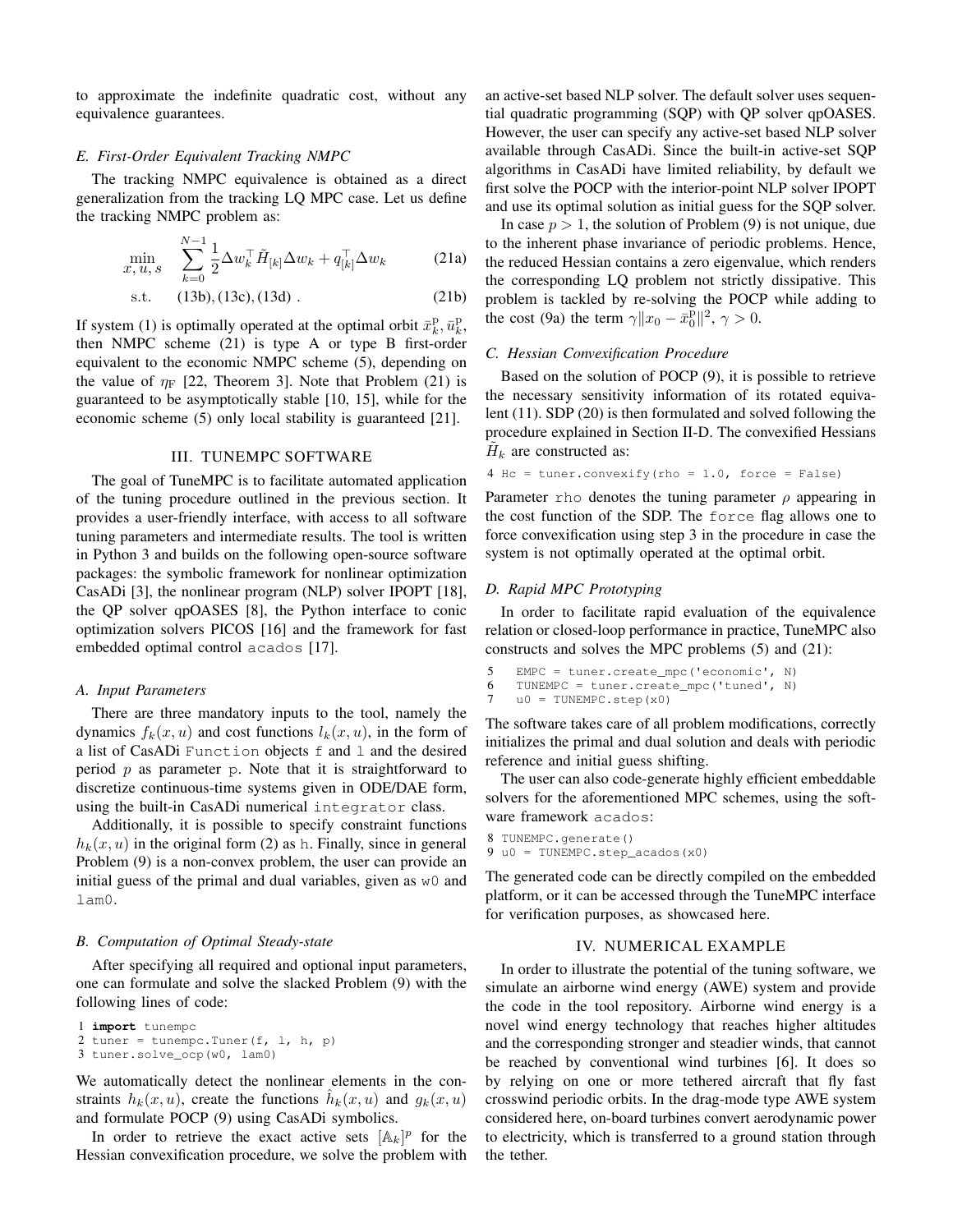# *A. System model*

We consider here a single-aircraft AWE system and adopt the optimization-friendly model proposed in [\[19\]](#page-5-19). The aircraft is modeled in non-minimal coordinates as a point-mass, with states and controls

$$
x \coloneqq [q, \dot{q}, C_{\mathcal{L}}, \phi, \kappa]^\top \in \mathbb{R}^9
$$
 and  $u \coloneqq [\dot{C}_{\mathcal{L}}, \dot{\phi}, \dot{\kappa}]^\top \in \mathbb{R}^3$ ,

where  $q := [q_x, q_y, q_z]^\top$  and  $\dot{q}$  are the aircraft position and velocity respectively. The lift coefficient  $C_{\text{L}}$  and roll angle  $\phi$  model the control over the magnitude and direction of the aerodynamic forces. Coefficient  $\kappa$  determines the drag force applied by the on-board turbines to extract power.

The dynamics are an implicit index-1 DAE [\[19,](#page-5-19) Eq. 4] and contain two invariants which are stabilized using Baumgarte stabilization [\[9\]](#page-5-20). The discrete system dynamics  $f(x, u)$  are obtained by numerical integration with sampling time  $T_s$ .

The economic cost function is the average aerodynamic power converted by the on-board turbines:

$$
l(x, u) := \frac{1}{T_s} \int_0^{T_s} -\kappa(t) \|v(t)\|^3 + u(t)^\top R u(t) dt , \quad (22)
$$

with  $v$  the apparent wind speed of the aircraft [\[19\]](#page-5-19). The control penalization mitigates actuator fatigue.

The system inequality constraints  $h(x, u)$  include upper and lower bounds  $\zeta \in [\zeta_{\min}, \zeta_{\max}], \zeta := [C_{\text{L}}, \dot{C}_{\text{L}}, \phi, \dot{\phi}, \dot{\kappa}]^{\top}$ ; bounds on the tether force  $T(x) \in [0, T_{\text{max}}]$ , which must be positive but not exceed the tether yield strength; and limits on the aircraft acceleration  $\|\ddot{q}(x)\|^2 \leq \ddot{q}_{\text{max}} = 12\bar{g}$ , with  $\bar{g}$  the gravitational acceleration, to preserve the hardware integrity. The bound values  $\zeta_{\min}, \zeta_{\max}, T_{\max}$  and functions  $T(x)$  and  $\ddot{q}(x)$  are defined in [\[19,](#page-5-19) Eq. 8-9].

## *B. Optimal periodic orbit*

POCP [\(9\)](#page-1-5) is formulated with  $p = 40$ . The initial guess  $w_0$ is provided using the open-source AWE optimization toolbox AWEbox [\[5\]](#page-5-21), which optimizes both state and control trajectories, as well as the orbit duration and system parameters such as tether length  $l_t$  and diameter  $d_t$ . For a wing span of  $b = 70$  m, the optimal orbit duration is  $T_p = 7.86$  s, yielding sampling time  $T_s = T_p/p = 197$  ms. The active sets  $A_k$  include the constraints related to  $T_{\text{max}}$  and  $C_{\text{L,max}}$ , for all  $k \in \mathbb{I}_{0}^{p-1}$ , and the one related to  $\ddot{q}_{\text{max}}$  for  $k \in \mathbb{I}_{4}^{31}$ .

The convexified Hessians  $\tilde{H}_k$  are computed with  $\eta_F = 1$ and  $\eta_T = 0$ , yielding type B equivalence of the tuned tracking NMPC scheme with economic NMPC.

#### *C. Open-loop scenario*

The following open-loop scenario is considered. The aircraft is initialized at  $\hat{x}_0 = \bar{x}_0^{\text{p}}$  with an altitude deviation  $\Delta z$ , so that  $\hat{q}_{z,0} = \bar{q}_{z,0}^{\text{p}} + \Delta z$ . The initial condition is adjusted as

$$
\hat{q}_{\mathbf{x},0} := \sqrt{-\hat{q}_{\mathbf{z},0}^2 - \bar{q}_{\mathbf{y},0}^{\mathbf{p}}^2 + l_{\mathbf{t}}^2}, \n\hat{q}_{\mathbf{z},0} := -(\hat{q}_{\mathbf{x},0}\bar{q}_{\mathbf{x},0}^{\mathbf{p}} + \bar{q}_{\mathbf{y},0}^{\mathbf{p}}\bar{q}_{\mathbf{y},0}^{\mathbf{p}})/\hat{q}_{\mathbf{z},0},
$$

so that the system consistency conditions [\[19,](#page-5-19) Eq. 5] are met.

<span id="page-4-0"></span>

Fig. 1: Open-loop tracking feedback policy deviation with respect to economic NMPC:  $\Delta \pi_0^{\text{t}}(\hat{x}_0) \coloneqq \| \pi_0^{\text{t}}(\hat{x}_0) - \pi_0^{\text{e}}(\hat{x}_0) \|$ (left) and open-loop relative transient cost  $\Delta\bar{J}$  (right).

The open-loop response to this state deviation is then compared for different NMPC controllers. To simplify the discussion of the results, all NMPC formulations use a terminal point constraint and prediction horizon  $N = 20$ . For this horizon length, the closed-loop response is extremely close to the open-loop prediction.

We compare baseline economic NMPC (EMPC) [\(5\)](#page-1-1); tuned tracking NMPC (TUNEMPC) [\(21\)](#page-3-2); and a standard tracking scheme (TMPC-1), where the tuned Hessians in the cost [\(21a\)](#page-3-3) are replaced by  $H_k^{\text{t,1}} \quad := \quad \text{blkdiag}(I_{12\times12}, 0_{3\times3}).$ The final zeros on the diagonal correspond to the slack variables used to reformulate the nonlinear inequalities. We also consider a tracking scheme (TMPC-2) that is manually tuned for economic performance. The stage cost matrices  $H_k^{t,2}$  := diag([0.1 · 1<sub>1×3</sub>, 1<sub>1×3</sub>, 1000, 1, 100, 1<sub>1×3</sub>, 0<sub>1×3</sub>]). From experience it is known that higher penalties on the tracking error of  $C_{\text{L}}$ ,  $\kappa$  and  $\dot{q}$  and a lower penalty on position tracking error leads to more power-optimal feedback policies. The performance of the MPC schemes can be measured with the relative transient cost:

$$
\Delta \bar{J} := \frac{\sum_{k=0}^{N} l(x_k, u_k) - l(\bar{x}_k^{\mathrm{P}}, \bar{u}_k^{\mathrm{P}})}{\sum_{k=0}^{N} l(\bar{x}_k^{\mathrm{P}}, \bar{u}_k^{\mathrm{P}})} 100 . \tag{23}
$$

The left graph in Fig. [1](#page-4-0) illustrates the first-order equivalence relation [\(6\)](#page-1-16) between TUNEMPC and EMPC. Since the TUNEMPC feedback policy is a linear approximation of the EMPC feedback policy around the optimal orbit, it holds that  $\nabla_{\hat{x}_0} \Delta \pi_0^{\rm t}(\bar{x}_0^{\rm p}) = 0$ , with  $\Delta \pi_0^{\rm t}(\hat{x}_0) := ||\pi_0^{\rm t}(\hat{x}_0) - \pi_0^{\rm e}(\hat{x}_0)||$ . As expected, the TMPC-2 feedback policy approximates that of EMPC better than that of TMPC-1. Nevertheless, neither of these TMPC schemes display the same first-order equivalence as TUNEMPC.

The right graph in Fig. [1](#page-4-0) shows that the transient cost of TMPC-1 increases quickly for a growing initial perturbation. TMPC-2 performs considerably better though there is no guarantee that this holds for all possible state perturbation